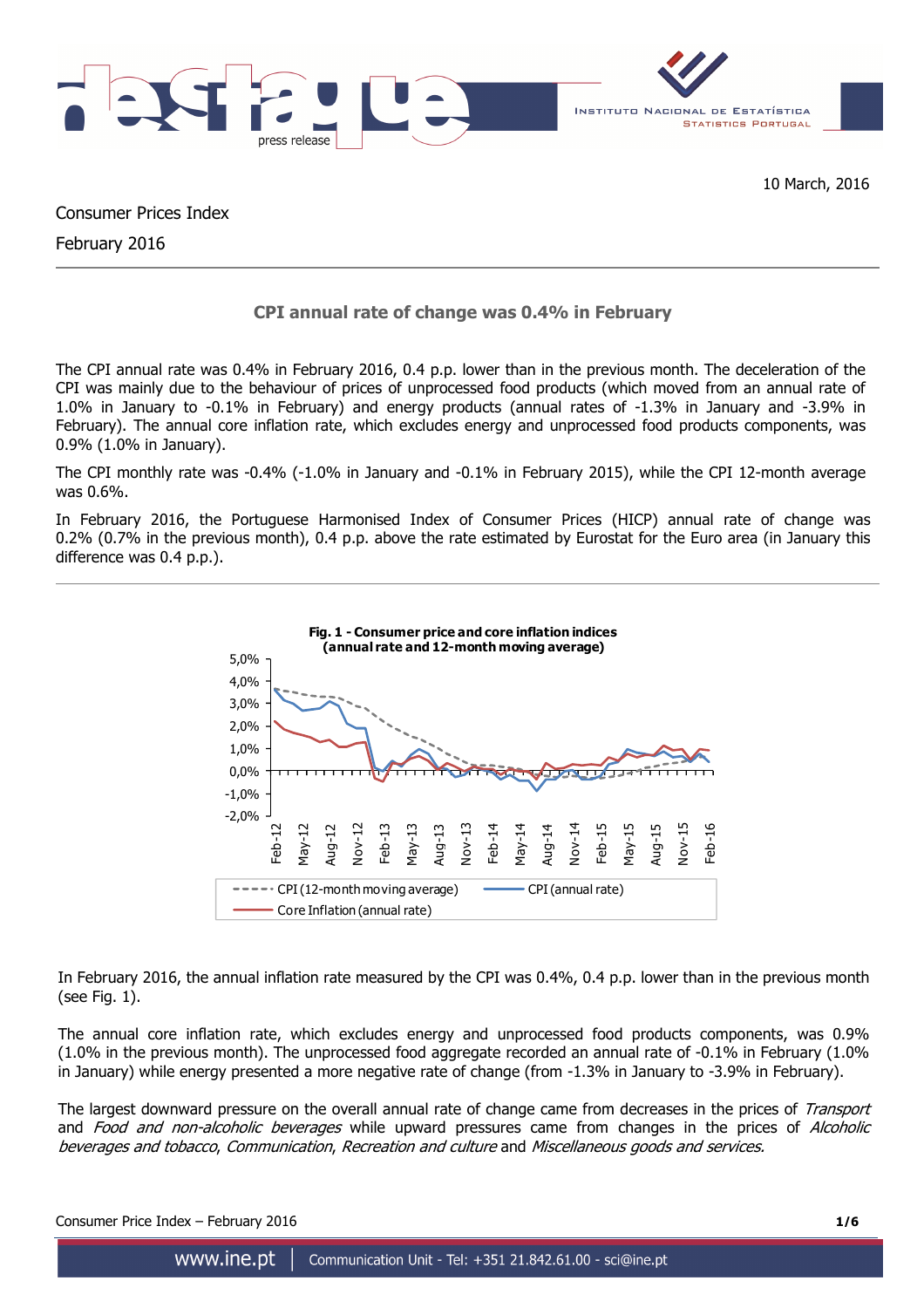

In February, the CPI monthly rate was -0.4% (-1.0% in January and -0.1% in February 2015). The main downward contribution to this result came from changes in the prices of *Clothing and footwear*. On the opposite side, increases were observed in the prices of Transport.

The CPI 12-month average rate stood at 0.6% in January, the same value as in the previous month.

In February 2016, the HICP annual rate was 0.2% (0.7% in the previous month) while the HICP monthly rate was -0.5% (0.0% in February 2015).

In January, the annual rate of change of the Portuguese HICP was 0.4 p.p. higher than the annual rate of change of the Euro area. That difference is estimated to remain at 0.4 p.p. in February 2016.

The HICP 12-month average rate was 0.6% in February (0.6% in January).



## **Housing Rents**

In February the monthly rate of change of the average value of rents by net area for the whole country was 1.0% (0.3% in the previous month).

The main increase was recorded in the Centro region (4.7%). The remaining regions recorded less significant increases.

The annual change rate of the housing rents for the whole country was 1.8% in February (0.2% in January). The main increase was observed in the Centro region (6.2%), while the Alentejo region recorded the main decrease (-3.1%).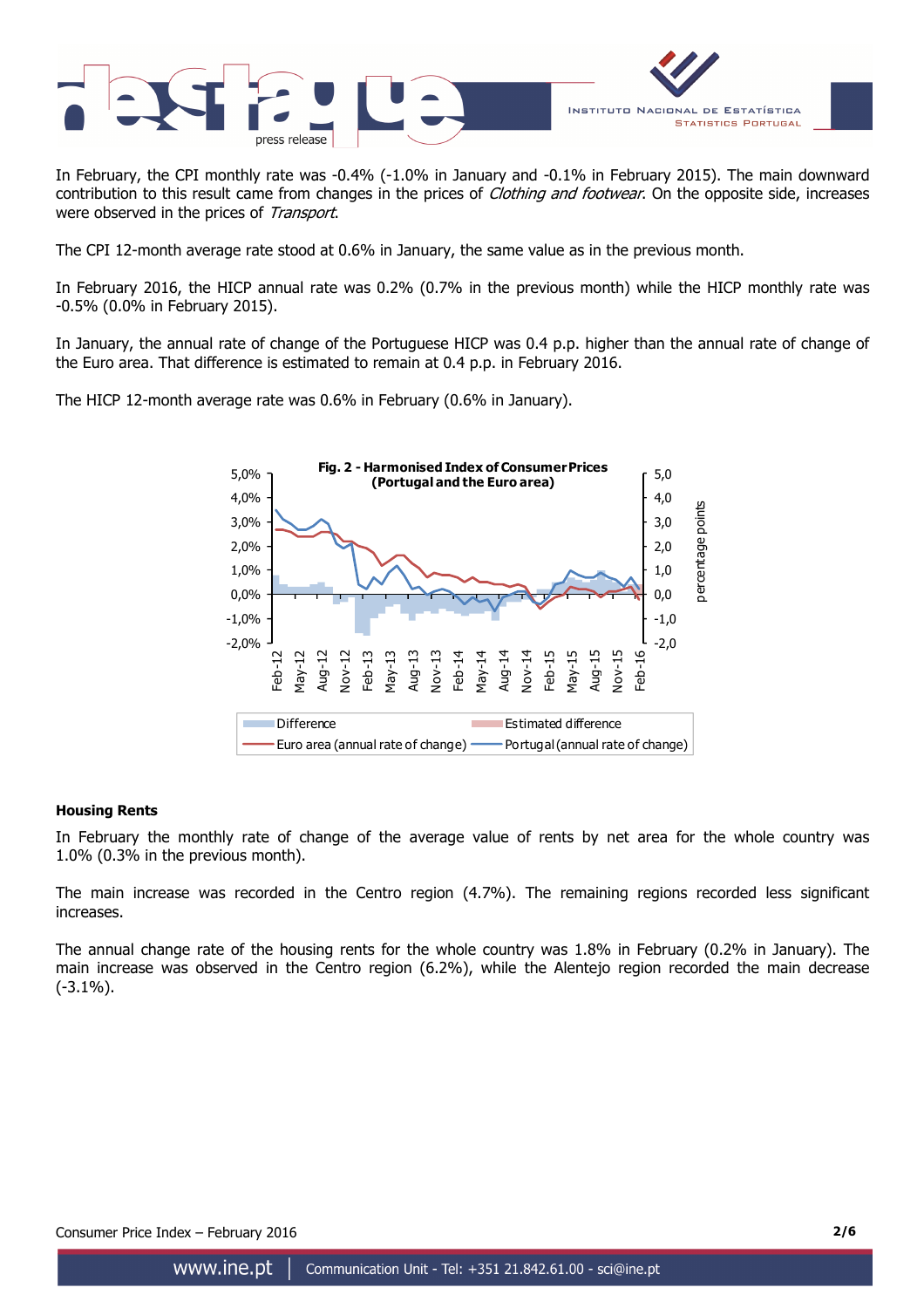



### **Consumer Price Index**

I

The Consumer Price Index (CPI) measures the change over time of the prices of a certain basket of goods and services bought by a "typical" consumer. The CPI has been designed to capture price changes and not to measure price levels.

The CPI is updated every year with the most recent information on prices and quantities. The 2016 CPI weighting structure and the sample of goods and services included in the basket are a result of the combination of three fundamental sources of information: results of the Portuguese National Accounts complemented with the Household Budget Survey and the Census for more detailed levels of expenditure. Administrative data is also used.

The CPI is compiled through the aggregation of seven regional price indexes and the goods and services included in the index are grouped according to the COICOP classification.

### **Table 1: CPI - COICOP Divisions**

| Food and non-alcoholic beverages                                      | 07 | <b>Transports</b>                |
|-----------------------------------------------------------------------|----|----------------------------------|
| Alcoholic beverages and tobacco                                       | 08 | Communications                   |
| Clothing and footwear                                                 | 09 | Recreation and culture           |
| Housing, water, electricity, gas and other fuels                      | 10 | Education                        |
| Furnishings, household equipment and routine maintenance of the house | 11 | Restaurants and hotels           |
| Health                                                                | 12 | Miscellaneous goods and services |
|                                                                       |    |                                  |

<sup>1</sup>COICOP: Classification Of Individual Consumption by Purpose

#### **Monthly rate**

The monthly rate is the change in the index of a certain month compared with the index of the previous month expressed as a percentage. Although up-to-date, this measure can be affected by seasonal and other effects.

#### **Annual rate**

The annual rate is the change in the index of a certain month compared with the index of the same month in the previous year expressed as a percentage. In the presence of a stable seasonal pattern, seasonal effects do not influence this measure.

#### **12-month average rate**

The 12-month average rate is the change in the average index of one year compared with the average index of the previous year expressed as a percentage. This moving average is less sensitive to transient changes in prices.

#### **Core inflation index (all items CPI excluding unprocessed food and energy products)**

The core inflation index is compiled by excluding the prices of unprocessed food and energy products from the all items CPI. The primary objective of this index is to capture the underlying inflation pressures in the economy.

#### **Harmonised Index of Consumer Prices**

The Harmonised Index of Consumer Prices (HICP) is compiled in each member state of the European Union for the purposes of inflation comparisons across EU countries, as required by the Treaty on European Union<sup>1</sup>. This index plays an important role as a guideline for the achievement of the European System of Central Banks primary objective: price stability. In 1998, the European Central Bank adopted the HICP as "the most appropriate price measure" for its definition of price stability in the Euro area $^2$ .

With the release of the January 2016 HICP, the index reference period changed to  $2015 = 100$ , in line with the procedure adopted at European level: Council Regulation (EU) 2015/2010 of the Commission of 11 November 2015, as regards the common index reference period for the harmonised index of consumer prices. The new regulation is based on the need to "ensure the comparability and relevance of the HICP" as a result of "changes to the sub-index classification of the HICP and the alignment of sub-indices that have been linked to the HICP after the introduction of 2005 = 100". The historical information available on the previous base (2005 = 100) was thus replaced. More detailed information on the new reporting period can be found at http://ec.europa.eu/eurostat/web/hicp/methodology/reference-year-2015.

 $\overline{\phantom{a}}$  , and the set of the set of the set of the set of the set of the set of the set of the set of the set of the set of the set of the set of the set of the set of the set of the set of the set of the set of the s  $1$  Article 109j and protocol on the convergence criteria referred to in that article.

<sup>2</sup> A stability oriented monetary policy strategy for the ESCB". ECB press notice released on 13 October 1998.

## Consumer Price Index – February 2016 **3/6**

www.ine.pt Communication Unit - Tel: +351 21.842.61.00 - sci@ine.pt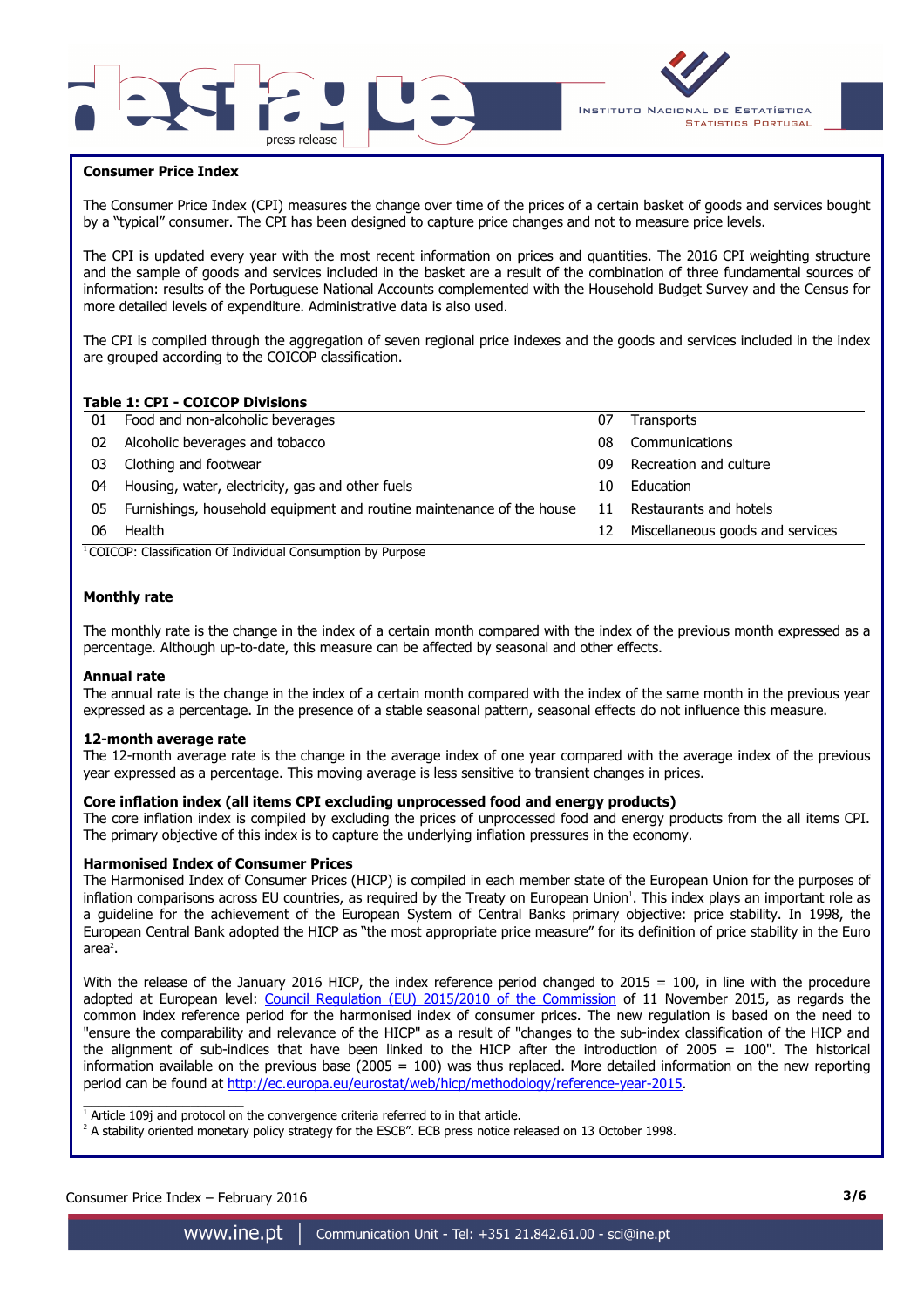

INSTITUTO NACIONAL DE ESTATÍSTICA **STATISTICS PORTUGAL** 

The HICP is produced in each Member State following a harmonized methodology developed by experts in the field of price statistics, under the "Price Statistics Working Group" and related Task Forces. From the methodological point of view, there are no major differences between the HICP and CPI. However, the different scope of coverage leads to differences in the weighting structure, mainly in Restaurants and hotels. This is mostly an effect of the inclusion of non-residents expenditure ("tourists") in the HICP and the corresponding exclusion from the CPI.

Additional information on the methodology of the HICP is available at http://ec.europa.eu/eurostat/web/hicp.

## **Table 2: CPI and HICP 2016 weighting structure**

|    | <b>COICOP divisions</b>                                               | <b>CPI</b> | <b>HICP</b> |
|----|-----------------------------------------------------------------------|------------|-------------|
| 01 | Food and non-alcoholic beverages                                      | 207,9      | 200,2       |
| 02 | Alcoholic beverages and tobacco                                       | 40,2       | 39,4        |
| 03 | Clothing and footwear                                                 | 69,0       | 70,1        |
| 04 | Housing, water, electricity, gas and other fuels                      | 102,7      | 97,0        |
| 05 | Furnishings, household equipment and routine maintenance of the house | 62,4       | 60,9        |
| 06 | Health                                                                | 63,4       | 60,8        |
| 07 | Transport                                                             | 139,6      | 137,9       |
| 08 | Communication                                                         | 36,8       | 34,7        |
| 09 | Recreation and culture                                                | 72,2       | 61,0        |
| 10 | Education                                                             | 16,7       | 15,7        |
| 11 | Restaurants and hotels                                                | 85,5       | 123,7       |
| 12 | Miscellaneous goods and services                                      | 103,6      | 98,5        |
| 00 | All items                                                             | 1000       | $1000^2$    |

<sup>1</sup> COICOP: Classification Of Individual Consumption by Purpose.

 $2$  Due to rounding, the sum of the parts may not add exactly to 1000.

## **Presentation of data and rounding rules**

Since the release of the January 2013 CPI indices are published with base 100 in the year 2012.

Due to rounding procedures, those indices may not reproduce exactly the published rates of change. However, it should be noted that the published rates prevail.

In this press release the descriptive analysis is based on rounded values to one decimal.

## **Next press release**

The March 2016 CPI/HICP will be released on April 12<sup>th</sup> 2016.

Consumer Price Index – February 2016 **4/6**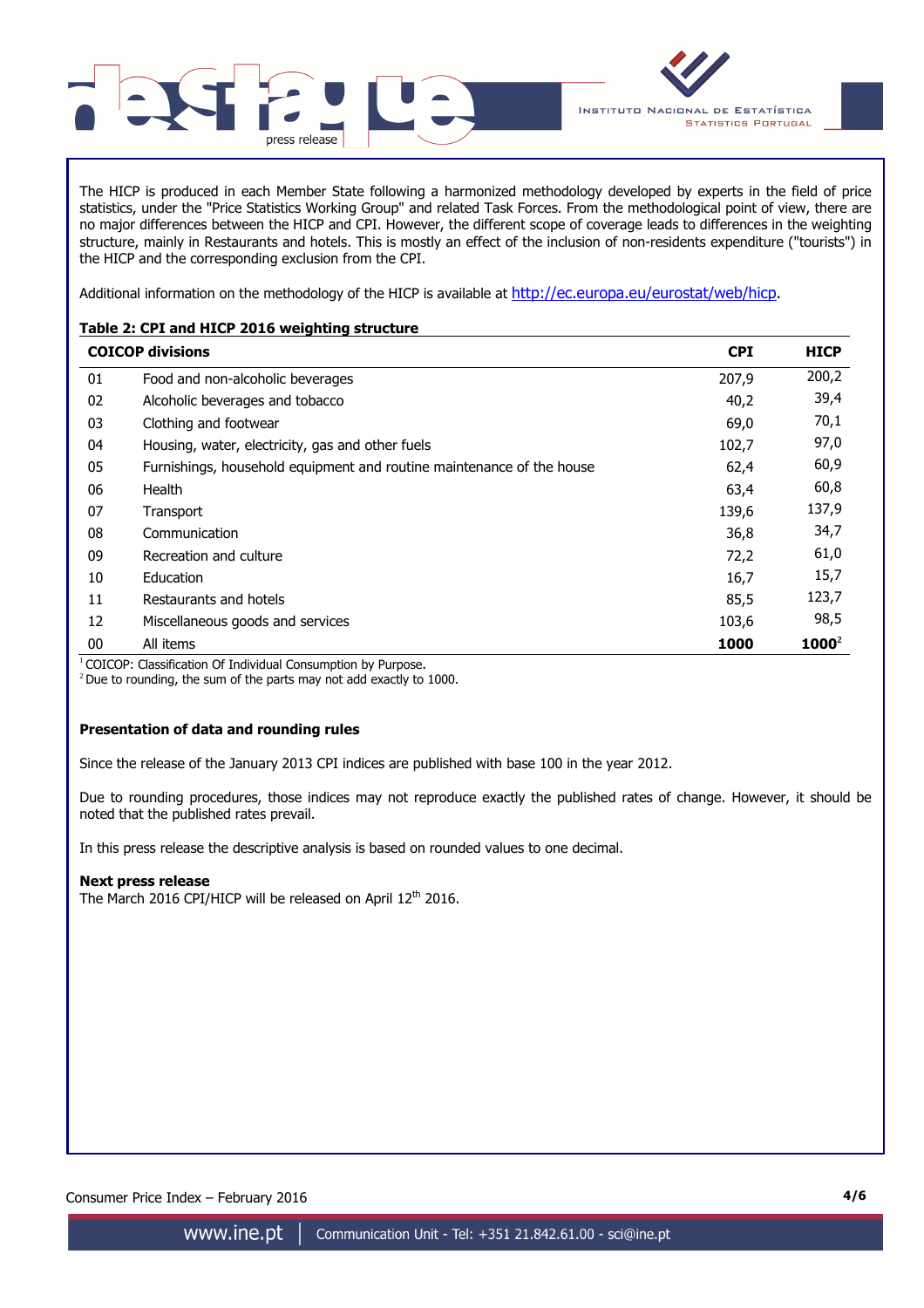

**Annex:**

# CPI rate of change (index division and all items CPI)

|                 |                | Index divisions $(1)$ |                                                                    |         |         |                 |                     |         |         |      |      |         |         |  |  |
|-----------------|----------------|-----------------------|--------------------------------------------------------------------|---------|---------|-----------------|---------------------|---------|---------|------|------|---------|---------|--|--|
|                 | 01             | 02                    | 03                                                                 | 04      | 05      | 06              | 07                  | 08      | 09      | 10   | 11   | 12      |         |  |  |
|                 |                |                       |                                                                    |         |         |                 | Annual average rate |         |         |      |      |         |         |  |  |
| 2013            | 1.94           | 4.05                  | $-3.31$                                                            | 2.15    | $-0.51$ | 1.49            | $-2.32$             | 0.45    | 0.41    | 1.18 | 1.65 | $-0.61$ | 0.27    |  |  |
| 2014            | $-1.34$        | 3.09                  | $-2.11$                                                            | 2.22    | $-0.38$ | 0.66            | $-1.20$             | 1.10    | $-1.49$ | 0.43 | 0.97 | $-0.46$ | $-0.28$ |  |  |
| 2015            | 1.01           | 4.09                  | $-2.02$                                                            | 0.23    | 0.67    | 0.41            | $-0.99$             | 4.12    | $-0.63$ | 0.65 | 1.31 | 0.42    | 0.49    |  |  |
|                 |                |                       |                                                                    |         |         |                 | Annual rate         |         |         |      |      |         |         |  |  |
| 2014 February   | $-0.05$        | 3.71                  | $-2.26$                                                            | 2.27    | $-1.00$ | 1.01            | $-1.89$             | 2.45    | $-0.95$ | 0.36 | 0.63 | $-0.39$ | $-0.08$ |  |  |
| March           | $-0.42$        | 2.22                  | $-1.02$                                                            | 2.10    | $-0.92$ | 0.78            | $-3.08$             | 1.98    | $-1.48$ | 0.40 | 0.17 | $-0.43$ | $-0.37$ |  |  |
| April           | $-0.93$        | 2.36                  | $-1.82$                                                            | 2.10    | $-0.91$ | 0.16            | 0.26                | 1.61    | $-1.33$ | 0.46 | 0.13 | $-0.70$ | $-0.14$ |  |  |
| May             | $-2.33$        | 2.14                  | $-1.65$                                                            | 2.15    | $-0.83$ | 0.29            | $-0.52$             | 1.58    | $-1.18$ | 0.41 | 0.65 | $-0.72$ | $-0.44$ |  |  |
| June            | $-2.53$        | 2.88                  | $-1.45$                                                            | 2.32    | $-1.00$ | 0.74            | 0.15                | 0.36    | $-1.80$ | 0.40 | 0.62 | $-0.63$ | $-0.42$ |  |  |
| July            | $-3.05$        | 3.11                  | $-7.45$                                                            | 2.15    | $-0.77$ | 0.81            | 0.09                | 0.37    | $-1.94$ | 0.36 | 0.84 | 0.22    | $-0.87$ |  |  |
| August          | $-3.17$        | 3.38                  | $-0.67$                                                            | 2.18    | $-0.34$ | 0.71            | 0.58                | 0.39    | $-0.99$ | 0.37 | 1.28 | $-0.24$ | $-0.36$ |  |  |
| September       | $-2.19$        | 3.70                  | $-0.98$                                                            | 2.34    | $-0.60$ | 0.81            | $-1.09$             | $-0.14$ | $-2.41$ | 0.37 | 1.94 | $-0.63$ | $-0.37$ |  |  |
| October         | $-0.63$        | 3.17                  | $-2.20$                                                            | 2.62    | 0.72    | 0.39            | $-1.39$             | 0.68    | $-1.46$ | 0.57 | 1.63 | $-0.70$ | 0.00    |  |  |
| November        | $-0.53$        | 3.13                  | $-1.63$                                                            | 2.40    | 1.15    | 0.46            | $-1.84$             | 0.27    | $-1.72$ | 0.57 | 1.44 | $-0.42$ | 0.02    |  |  |
| December        | $-0.38$        | 3.09                  | $-1.84$                                                            | 1.92    | 1.12    | 0.32            | $-4.38$             | 0.28    | $-1.24$ | 0.60 | 1.64 | $-0.48$ | $-0.36$ |  |  |
| 2015 January    | $-0.13$        | 3.09                  | $-1.48$                                                            | 1.05    | 0.99    | 0.34            | $-4.21$             | 1.19    | $-1.32$ | 0.60 | 1.34 | $-0.55$ | $-0.39$ |  |  |
| February        | 0.01           | 3.19                  | $-1.84$                                                            | 0.20    | 0.84    | 0.65            | $-2.78$             | 2.80    | $-1.52$ | 0.60 | 1.78 | $-0.85$ | $-0.21$ |  |  |
| March           | 0.29           | 2.60                  | $-1.99$                                                            | 0.32    | 0.76    | 0.59            | $-0.26$             | 3.63    | $-0.93$ | 0.54 | 1.98 | $-0.61$ | 0.31    |  |  |
| April           | 1.18           | 4.04                  | $-2.44$                                                            | 0.50    | 0.64    | 0.50            | $-1.40$             | 3.55    | $-1.40$ | 0.49 | 1.89 | $-0.02$ | 0.40    |  |  |
| May             | 2.07           | 5.07                  | $-2.54$                                                            | 0.48    | 0.60    | 0.56            | 1.04                | 3.58    | $-0.82$ | 0.50 | 1.57 | $-0.02$ | 0.95    |  |  |
| June            | 1.95           | 4.91                  | $-3.44$                                                            | 0.62    | 0.78    | 0.49            | $-0.20$             | 4.90    | $-0.53$ | 0.51 | 1.54 | 0.02    | 0.80    |  |  |
| July            | 1.53           | 4.97                  | $-2.86$                                                            | 0.24    | 1.15    | 0.34            | $-0.42$             | 4.98    | $-0.48$ | 0.59 | 1.43 | 0.41    | 0.77    |  |  |
| August          | 1.71           | 4.36                  | $-2.65$                                                            | 0.05    | 1.14    | 0.47            | $-1.83$             | 4.96    | $-0.42$ | 0.58 | 1.51 | 1.08    | 0.66    |  |  |
| September       | 1.98           | 4.28                  | $-0.23$                                                            | $-0.22$ | 1.19    | 0.29            | $-1.11$             | 5.53    | $-0.54$ | 0.59 | 1.03 | 1.02    | 0.88    |  |  |
| October         | 1.27           | 3.89                  | $-0.90$                                                            | $-0.32$ | $-0.10$ | 0.19            | $-0.85$             | 4.77    | $-0.54$ | 0.93 | 0.95 | 1.60    | 0.63    |  |  |
| November        | 0.36           | 4.31                  | $-1.68$                                                            | $-0.16$ | $-0.01$ | 0.18            | 0.36                | 4.73    | 0.81    | 0.95 | 0.51 | 1.69    | 0.64    |  |  |
| December        | 0.00           | 4.32                  | $-2.28$                                                            | 0.04    | 0.05    | 0.28            | $-0.09$             | 4.93    | 0.21    | 0.93 | 0.23 | 1.33    | 0.40    |  |  |
|                 |                |                       |                                                                    |         |         |                 |                     |         |         |      |      |         |         |  |  |
| 2016 January    | 0.21           | 4.37                  | 0.16                                                               | $-0.07$ | 0.77    | $-0.01$         | 0.04                | 5.31    | 0.98    | 0.91 | 0.60 | 1.60    | 0.78    |  |  |
| February        | $-0.62$        | 4.06                  | $-0.23$                                                            | 0.59    | 1.14    | $-0.19$         | $-1.28$             | 3.95    | 1.90    | 0.92 | 0.15 | 1.09    | 0.40    |  |  |
| <b>Symbols:</b> | f estimated    |                       | Po provisional                                                     |         |         | x not available |                     |         |         |      |      |         |         |  |  |
| Note:           |                |                       | (1) The names of the divisions are given in the explanatory notes. |         |         |                 |                     |         |         |      |      |         |         |  |  |
| Source:         | INE - Portugal |                       |                                                                    |         |         |                 |                     |         |         |      |      |         |         |  |  |

Consumer Price Index – February 2016 **5/6**